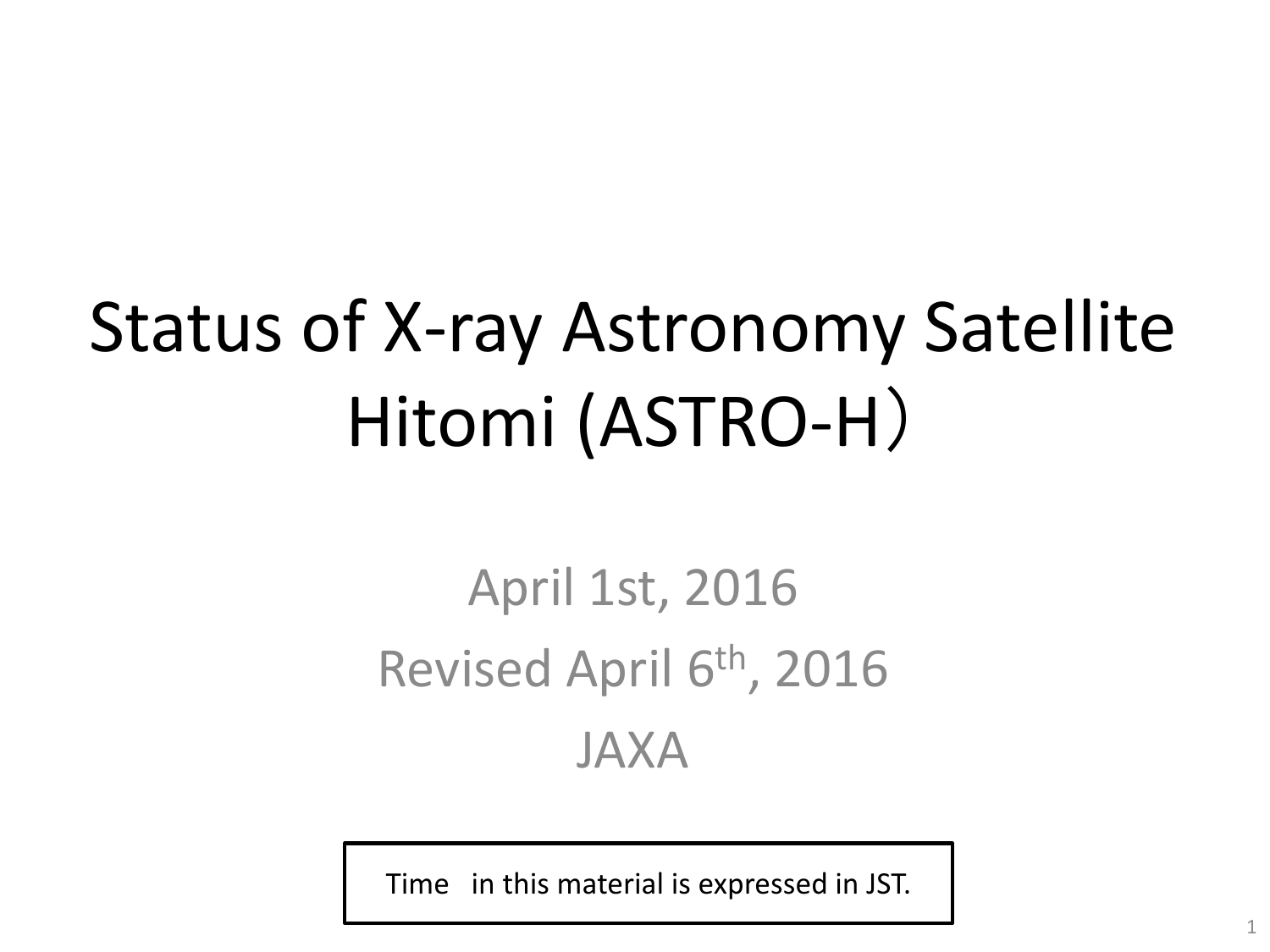## (1) Hitomi Operation

- The health check for all the scientific instruments<sup>%</sup> has been completed on 26th March, 2016. It was scheduled to proceed with the calibration phase in the middle of April.
- Observations for performance verification were conducted on 25th & 26th March, 2016 as preparation for the calibration phase.

%Soft X-ray Spectrometer(SXS), Soft X-ray Imager(SXI), Hard X-ray Imager(HXI), Soft Gamma-ray Detector(SGD)

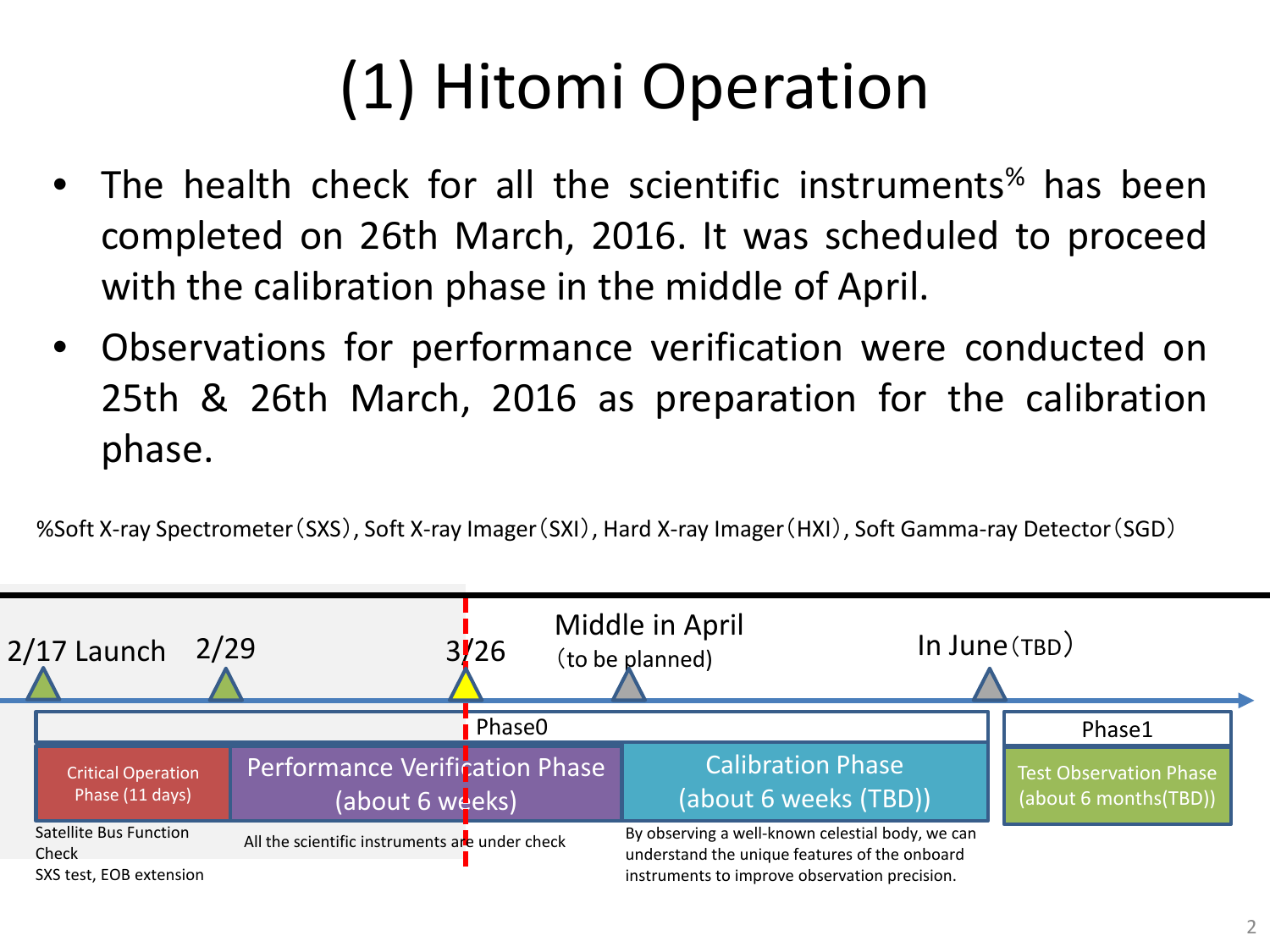## (2) Obtained Telemetry Data

- The plan was to practice Command/Telemetry Operation in USC and Ranging operation for trajectory determination in MSP or MGN.
- All the telemetry data including non-visible time have been obtained till USC operation, which ends at 03:02 on March 26.
- Only HK data during visible time have been obtained by MSP/MGN operation.

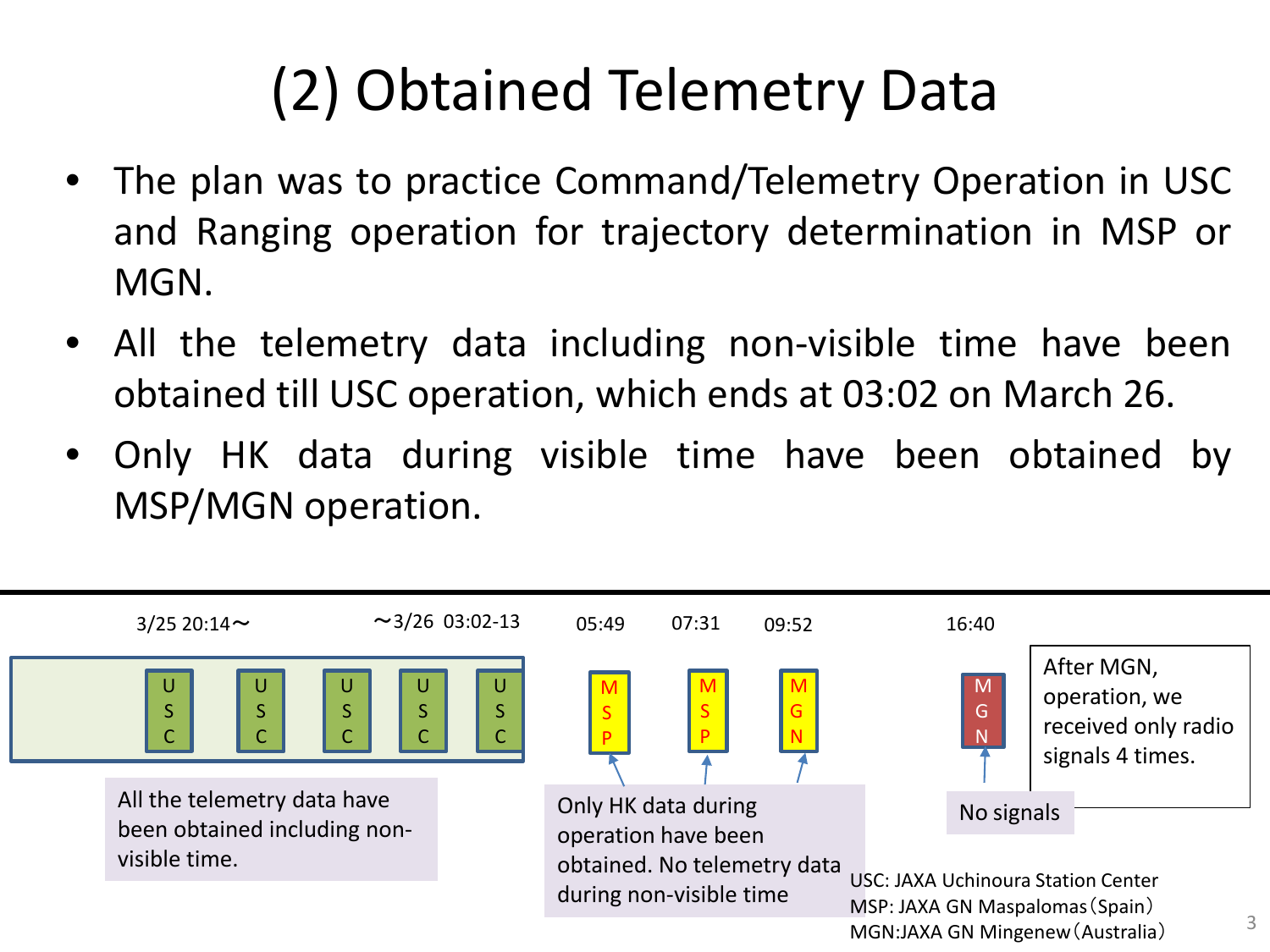### (3) Hitomi Sequence of Event

This shows the observation plan and satellite tracking condition based on events, including the JSpOC information.

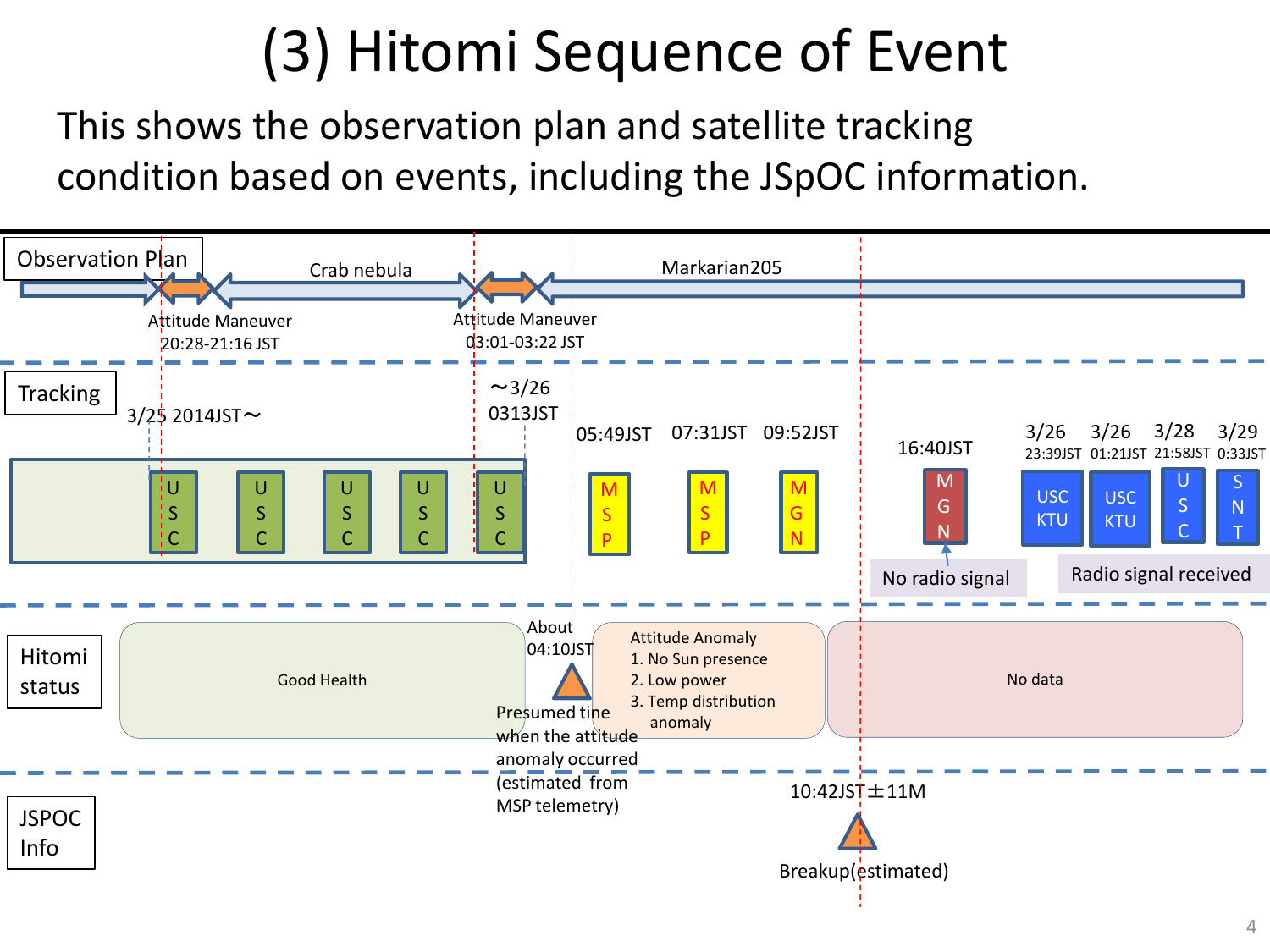#### Summary of Hitomi Condition based on the last 4 operation HK data

| Time(JST)           | Station    | Attitude | Power                            | Communication | Data Handling | Temperature<br><b>Distribution</b>                          |
|---------------------|------------|----------|----------------------------------|---------------|---------------|-------------------------------------------------------------|
| 3/26<br>03:02-03:13 | <b>USC</b> | Normal   | Normal                           | Normal        | Normal        | Normal                                                      |
| 3/26<br>05:49-06:02 | <b>MSP</b> | Anomaly  | Lower power                      | Normal        | Normal        | Some parts<br>higher, other<br>parts lower<br>than expected |
| 3/26<br>07:31-07:44 | <b>MSP</b> | Anomaly  | Night time                       | Normal        | Normal        | Some parts<br>higher, other<br>parts lower<br>than expected |
| 3/26<br>09:52-10:04 | <b>MGN</b> | Anomaly  | Lower power<br>(during day time) | Normal        | Normal        | Some parts<br>higher, other<br>parts lower<br>than expected |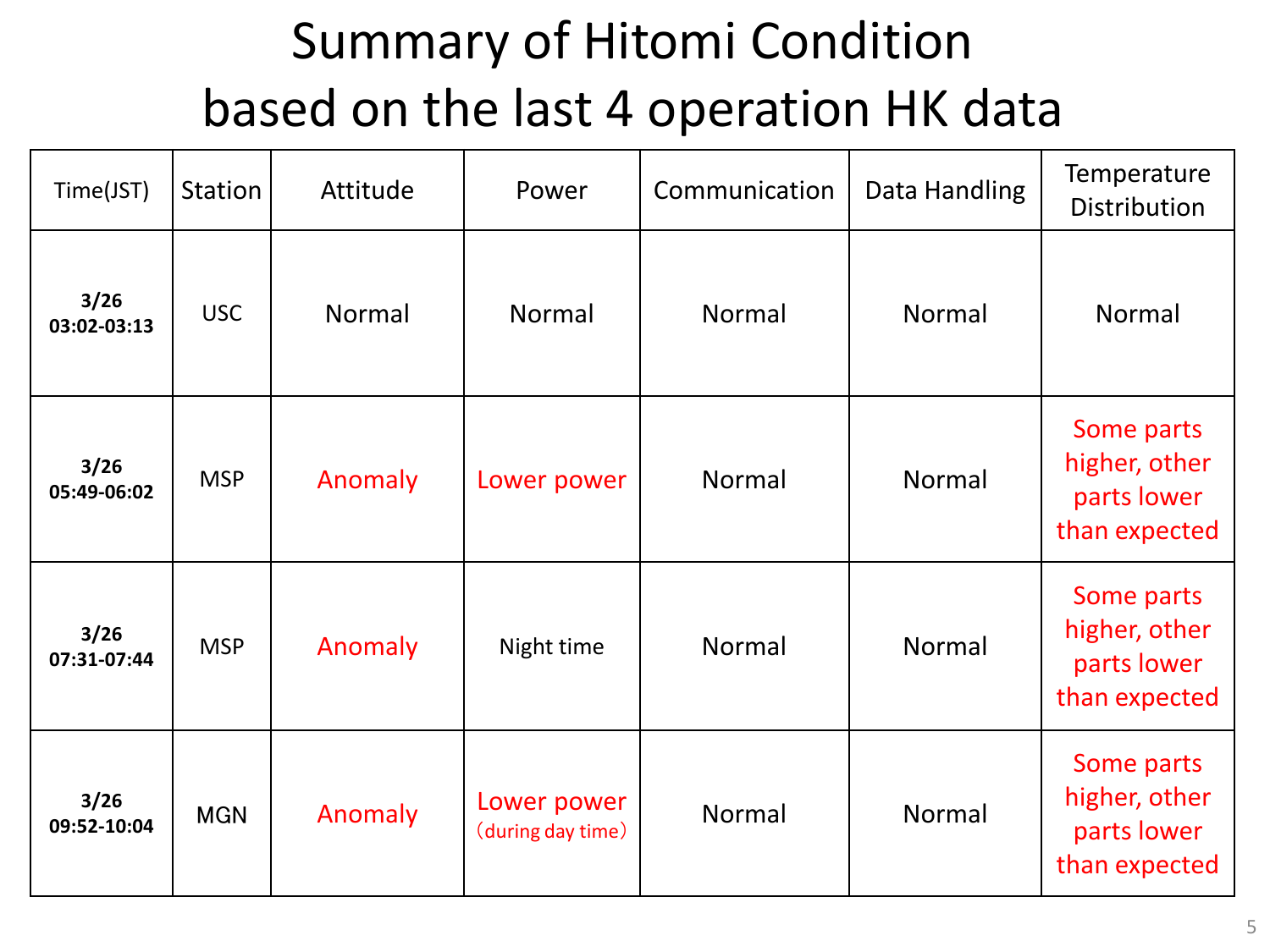### (4) Status of Hitomi operation after Anomaly

- Receiving the telemetry data is our top priority to understand the current status of Hitomi.
- After communication anomaly, JAXA ground tracking stations are assigned. In the effort of obtaining the telemetry data from Hitomi, JAXA continues to send the command to the estimated trajectory.
- JAXA has received radio signals 4 times as follows, but not received telemetry data yet, therefore the health status has not been confirmed.
	- $3/26$  23:49~23:52 (for 3 min) @USC, 23:48~23:51 (for 3 min) @KTU
	- 3/27  $01:23 \sim 01:27$  (for 4 min) @USC,  $01:21 \sim 01:27$  (for 6 min) @KTU
	- $\cdot$  3/28 22:06 (for about 10 sec) @USC
	- $\cdot$  3/29 00:33 (for about 6 sec) @SNT
- As far as JAXA understands, no other satellite was present when JAXA received these 4 radio signals. JAXA believes it is likely that these signals came from Hitomi.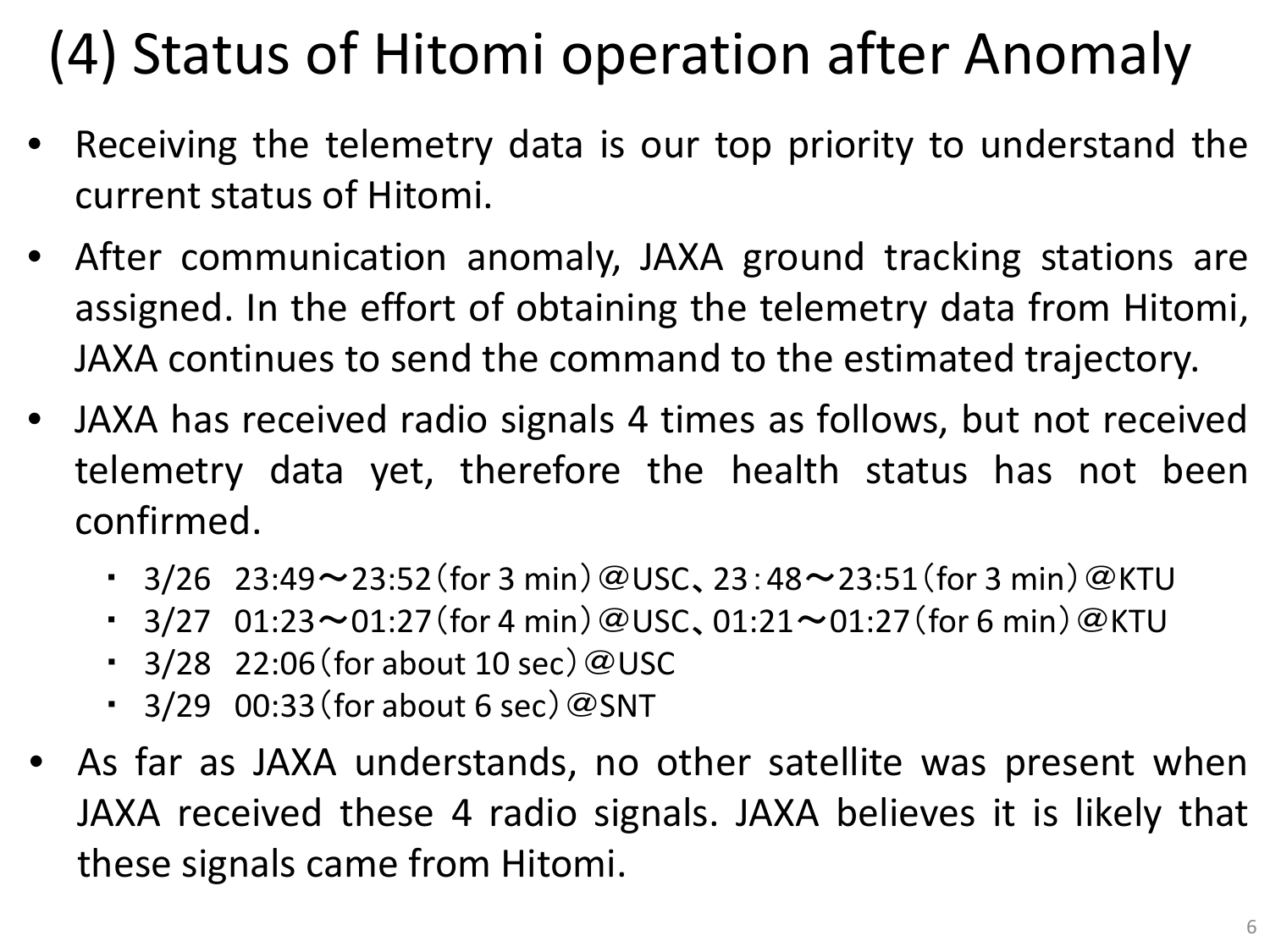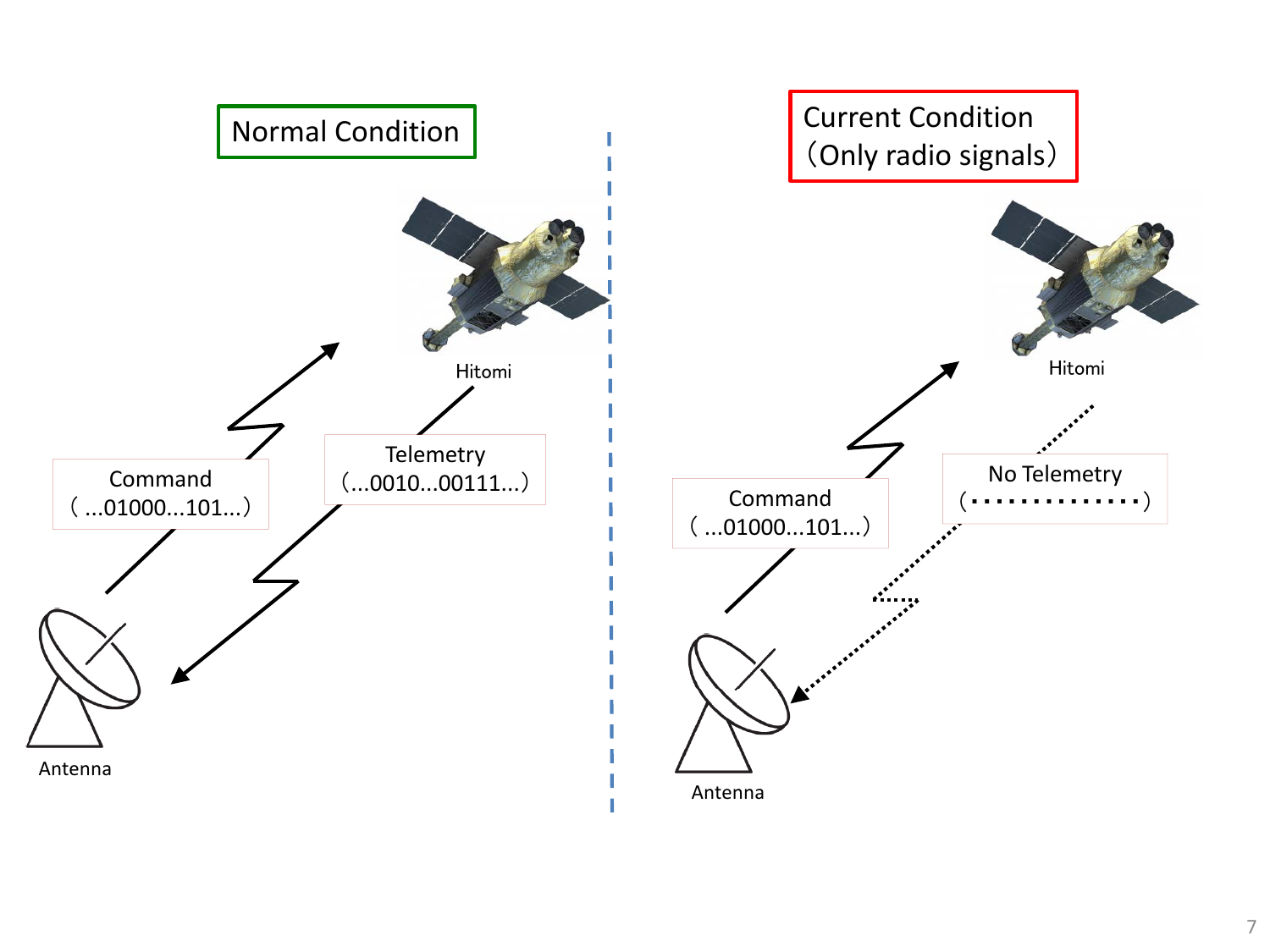#### (5) Observation Results by Radar or Telescope

- After communication anomaly, Kamisaibara space guard center (KSGC) tries to capture Hitomi by radar, and Bisei space guard center(BSGC) tries to observe Hitomi by optical telescope.
- JSpOC announced five pieces were separated from HITOMI, but JAXA confirmed the trajectory of two pieces.
- By backtracking the trajectory of the two objects, it is confirmed that they were on almost the same trajectory as Hitomi at 10:37 on 26 March. That shows that the two objects are from Hitomi satellite.
- The estimated break-out time by JAXA is consistent with the time  $(10:42 \pm 11M)$ , JSpOC reported.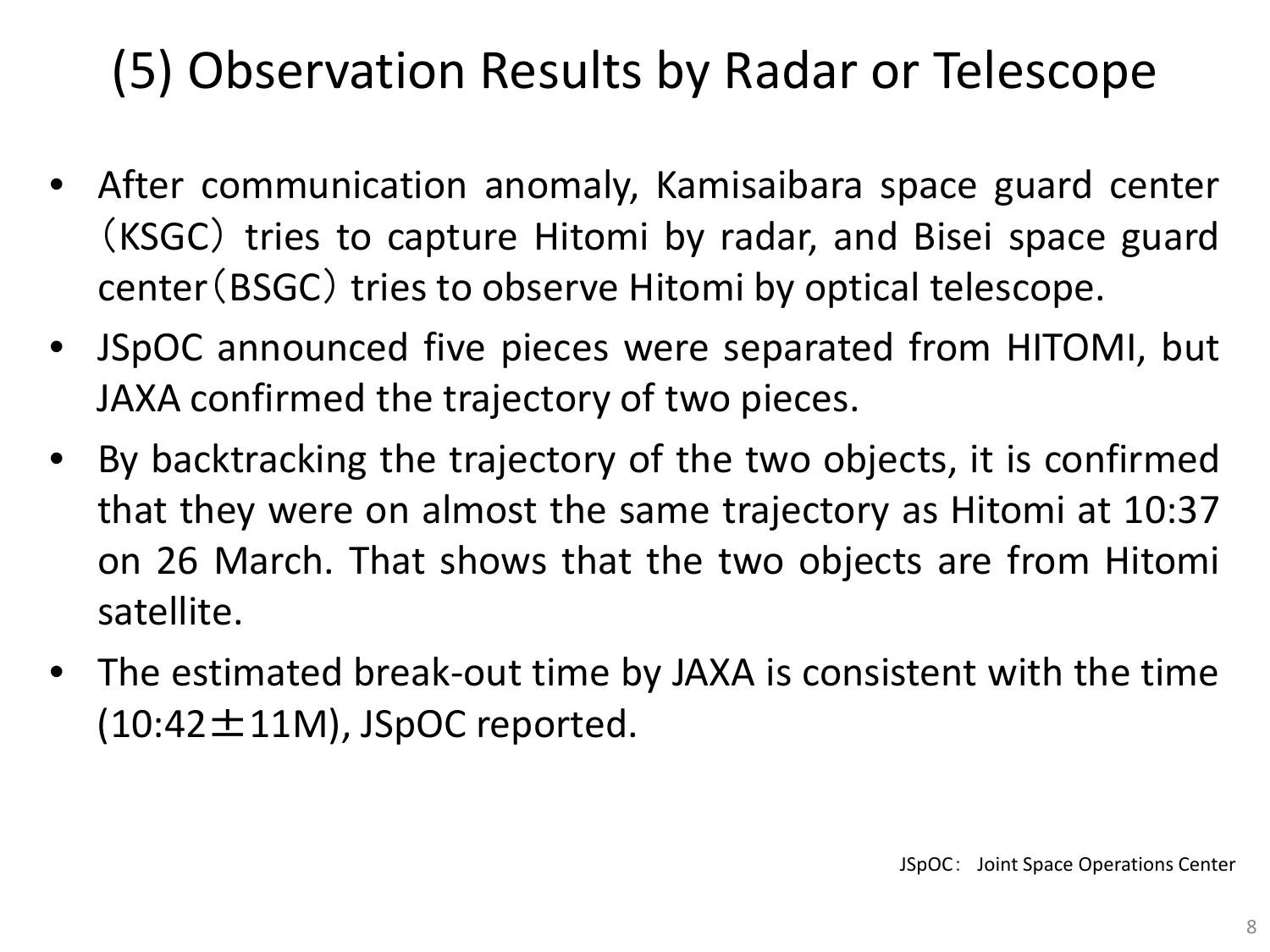# [Ref] Observation results by ground telescope



Picture 1 : Image taken by Bisei Telescope at 20:21:56 on 28 March 2016 (1m caliber,0.14sec exposure), 3-7 magnitude(The object on the image shows 3.2 magnitude)



Picture 2 : Image taken by Bisei Telescope at 20:19:42 on 28 March 2016 (0.5m caliber,0.5sec exposure), 5-9 magnitude(The object on the image shows 5.4 magnitude)